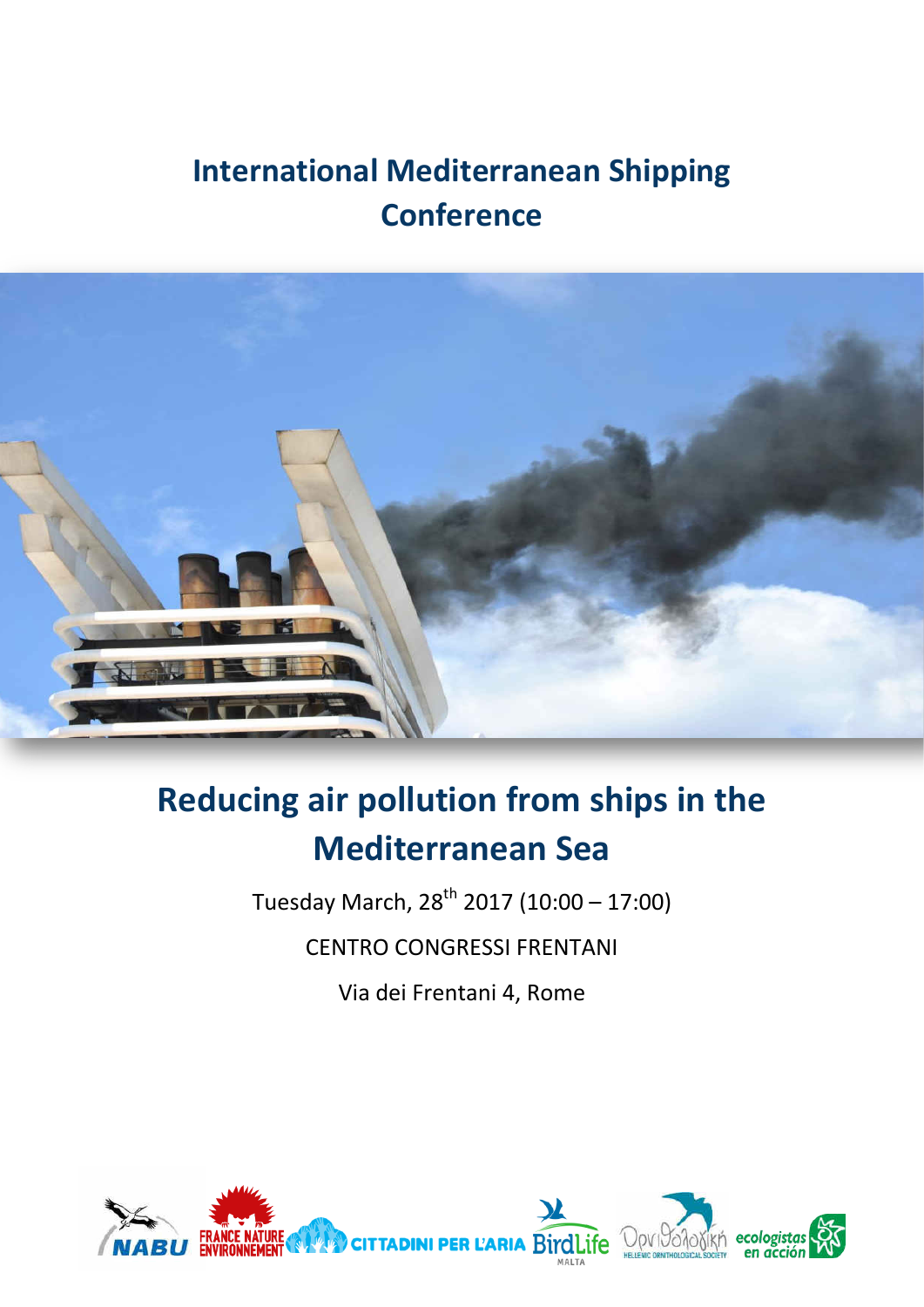## **Programme**

### *Moderation:* Dietmar Oeliger, Head of Transport, NABU

from 9:15: *Registration and get-together* 

### **Opening and introduction**

10:00 – 10:15: **Opening and welcome**: Dietmar Oeliger, Head of Transport, NABU

10:15 – 10:30: **Keynote**: Olaf Merk, Organisation for Economic Co-operation and Development (OECD)

## **Session 1: Air pollution from ships in the Mediterranean region (10:00 – 12:30)**

10:30 – 10:45: **Air pollution measurements in Mediterranean port cities**, Daniel Rieger, Transport Policy Officer, NABU

10:45 – 11:00: **Ships' contribution to air pollution levels in the Mediterranean area**, Dr. Sebnem Aksoyoglu, Paul Scherrer Institute

11:00 – 11:15: **In search of solutions: Technical & regulatory instruments**, Dr. Axel Friedrich, International Transport Expert

*11:15 – 11:45: Coffee break* 

11:45 – 12:00 **Best practice: Why Spanish ferry operator Baleària opted for LNG**, Arturo Escarti Ribes and Jesús Blanco Cedrón, Baleària

12:00 – 12:45 **Taking action – who has to start where?** (panel discussion)

- N.N., Italian Ministry of Environment (tbc)
- Anna Gerometta, President Cittadini per L'Aria
- Christer Agren, AirClim
- Alessandro Manuedda, Environment Delegate of the City of Civitavecchia

*12:45 - 13:45 Lunch*